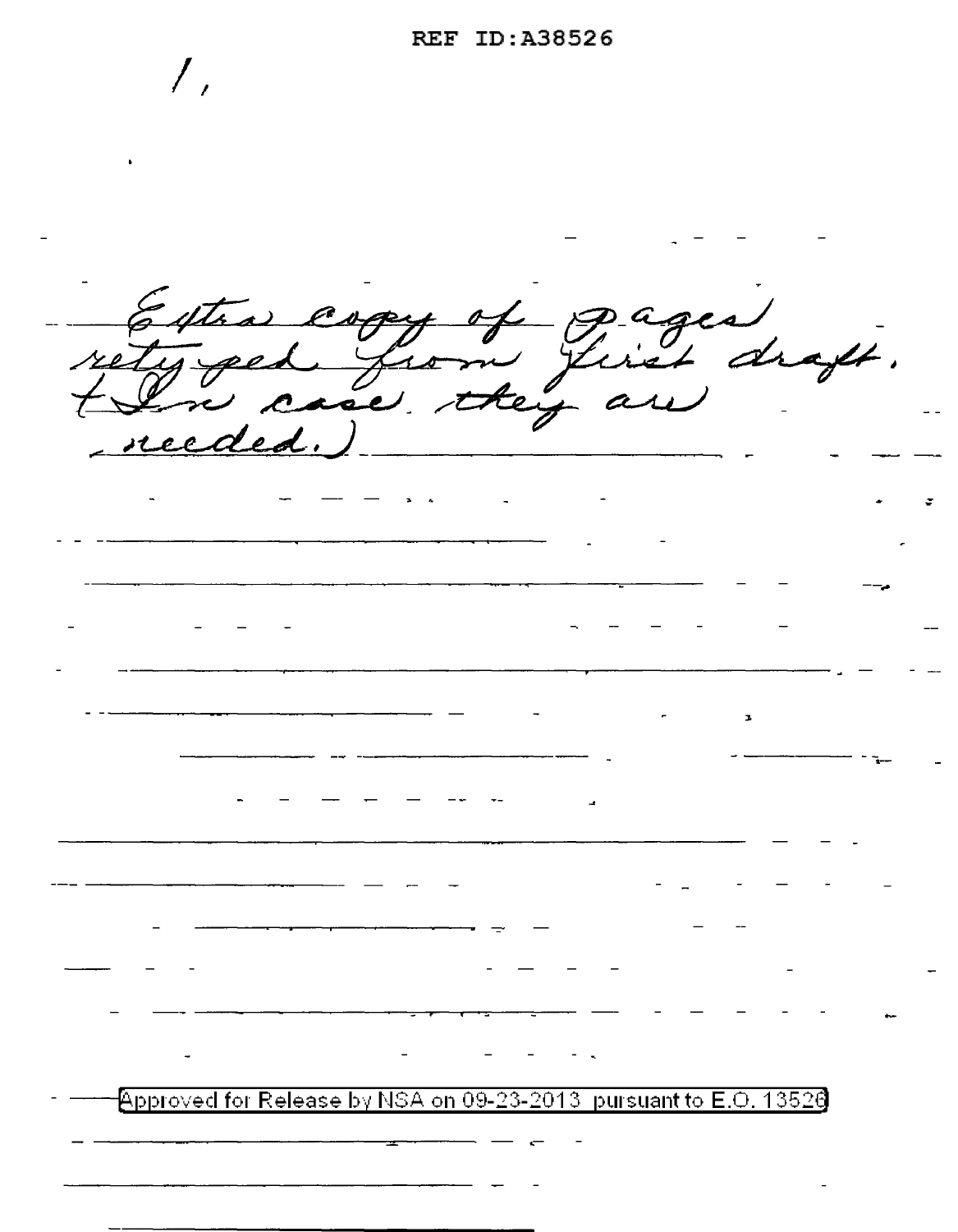"The Magic intelligence was pre-eminently important and the necessity for keeping it confidential cannot be overestimated. However, so closely held and top secret was this intelligence that it appears the fact the Japanese codes had been broken was regarded as of more importance than the information obtained from decoded traffic."

TIME says, in connection with this phase of the story of Magic during World War II;

"So priceless a possession was Magic that the U.S. high command lived in constant fear that the Japs would discover the secret, change their code machinery, force U.S. cryptographers to start all over again."

Now I don't want to seem to over-emphasize the importance of COMINT in the Pearl Harbor affair but I think it warranted to read you what the Majority said about it in its Report. The following comes from p. 232:

"... all witnesses familiar with MAGIC material throughout the war have testified that it contributed enormously to the defeat of the enemy, greatly shortened the war, and saved many thousands of lives." General Chamberlin, who was MacArthur's G-3 throughout the war in the Pacific, has written: "The information G-2 gave G-3 in the Pacific Theater alone saved us many thousands of lives and shortened the war by no less than two years." I hardly need say that we can't put a dollar-and-cents value of COMINT in the saving of lives; but we can make an estimate of what COMINT meant in the way of shortening the war by two years means. I made a calculation and found that \$1.95 spent for COMINT is worth \$1,989 spent for other activities and materials.

-6-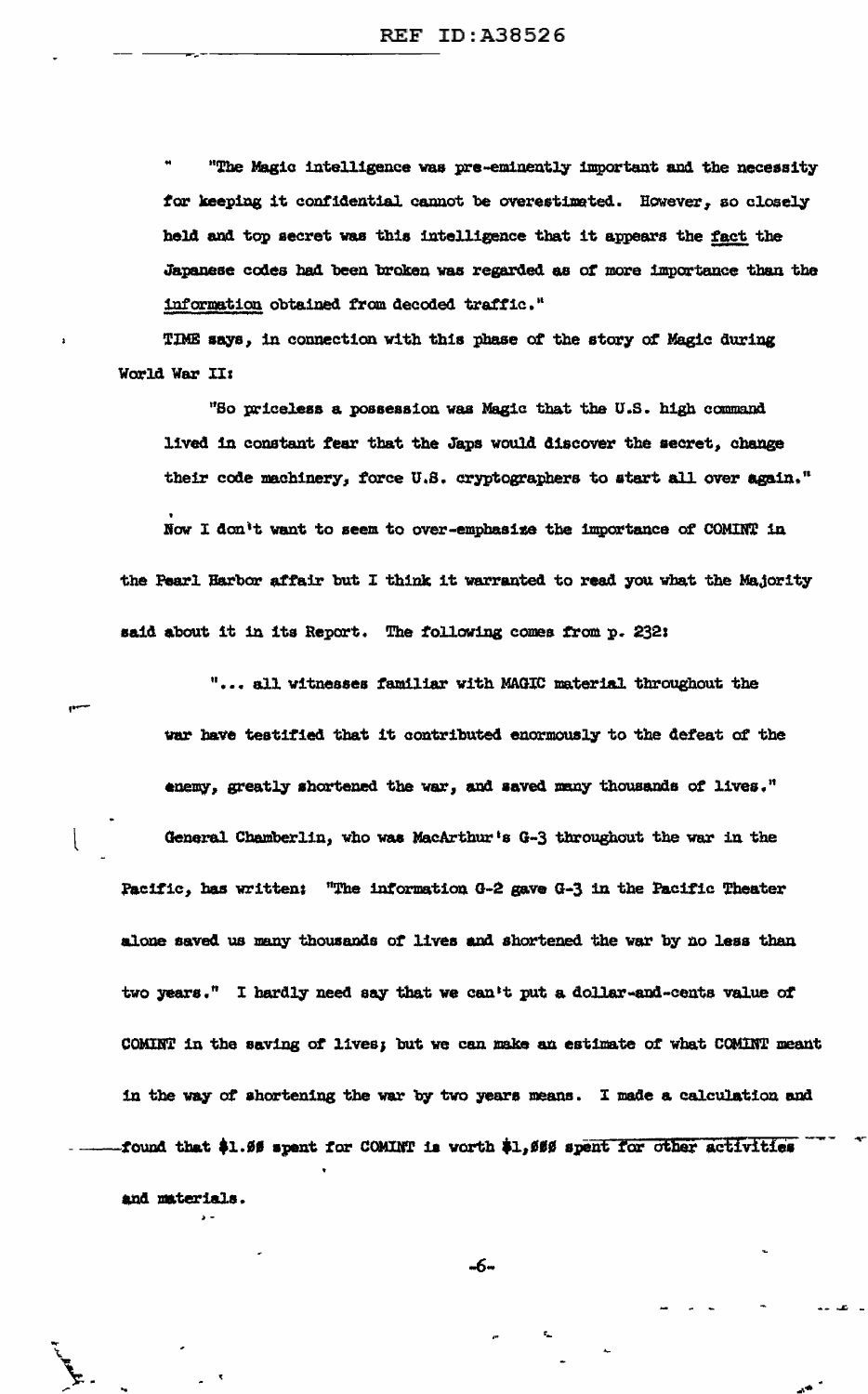In short, when our commanders had COMINT in World War II they were able to put what small forces they had at the right place, at the right time. But when the didn't have it--and this happened several times--their forces often took a beating. Later on we'll note instances of each type.

 $T$  ,  $F = \frac{1}{2}$ 

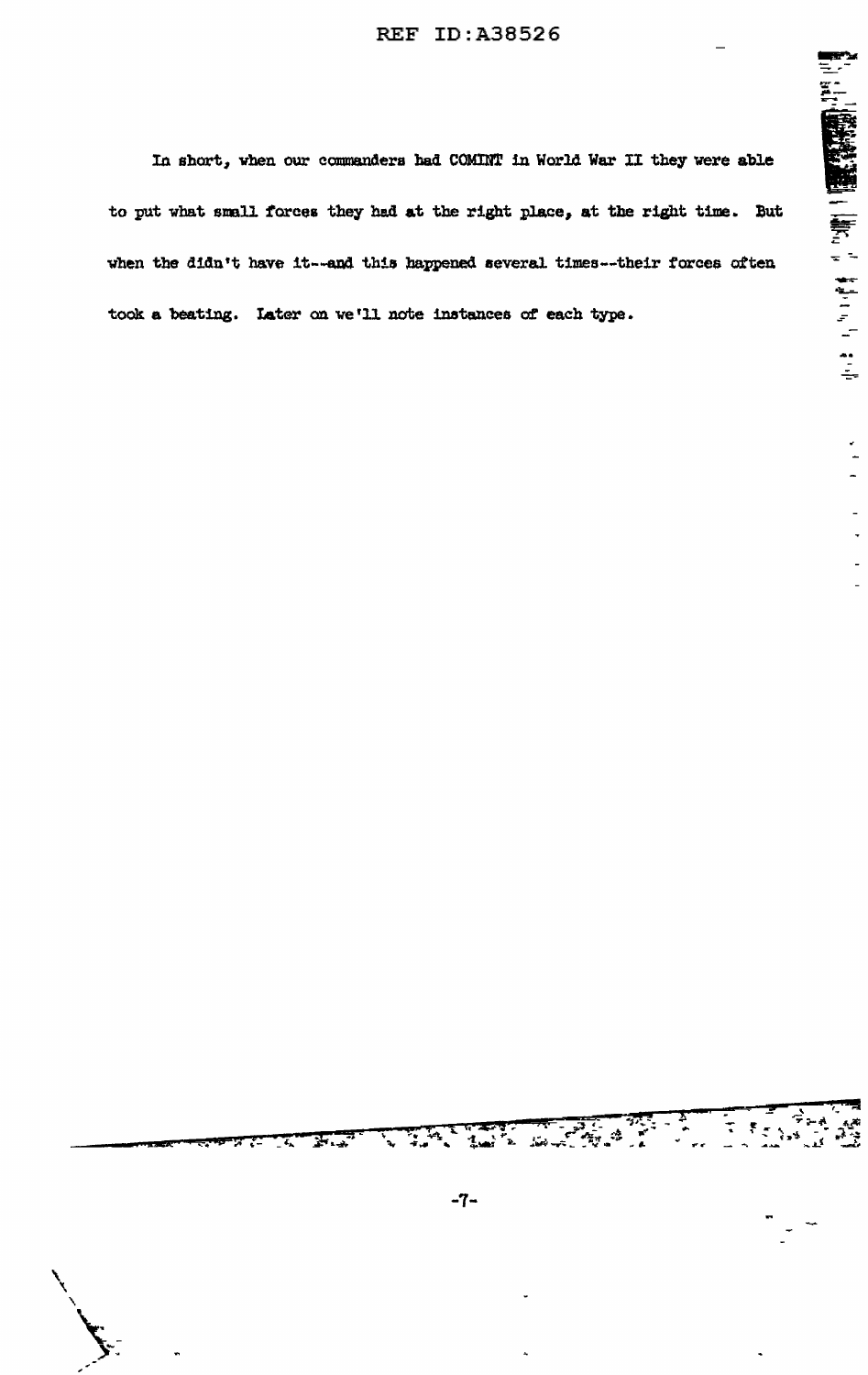I hope I've not tried your patience by such a lengthy preface to the real substance of my talk, so let's get down to brass tacks, and since a bit of history is always useful in introducing a subject belonging to a special and not-to-well-known field, I'll begin by giving you some historical information about cryptology, which comprises two related sciences, that of cryptography, and the other of cryptanalysis. They are but opposite faces of the same coin, for progress in one inevitably leads to progress in the other.

Now, because of the secrecy or cloak of silence which officially surrounds the whole field of cryptology and especially cryptanalytics, it is obvious that authentic information with reference to the background and development of the science in foreign countries is quite sparse; and although after World War II we learned much regarding the accomplishments in this field of work by our enemies, security rules prevent my saying very much in detail about how good or bad they were in comparison with us. Suffice it to say that we looked pretty good in cryptologic affairs; together with our principal ally, Britain, we cryptologists naturally think we won the war, though others seem to have mislaid the peace somewhere.

I can only give a fairly good account of U.S. cryptologic activities up to a certain point of time, and even then I will not be able to say very much about them simply because the story is too long to give in a lecture or even a series of talks. In the course of my talk I will present a number of illustrations of

-8-

 $\mathbf{r}$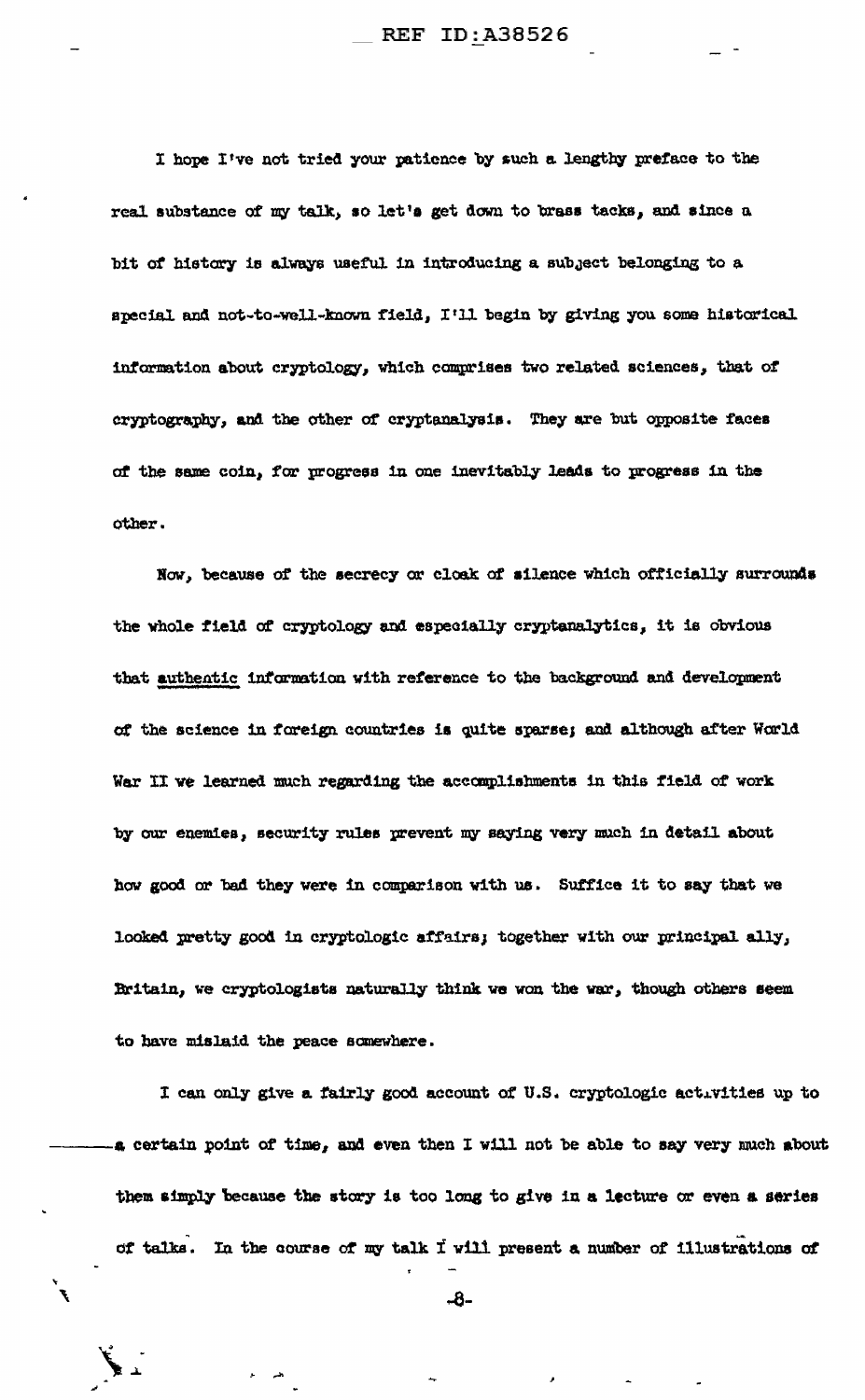I had intended to say a few words about the decipherment of Egyptian hieroglyphic writing because it is supposed to represent the next and a great landmark in the history of cryptology. Professor Norbert Wiener, of M.I.T., in his famous book entitled Cybernetics calls that decipherment the greatest feat in the history of cryptology, but the professor is wrong. The cryptanalysis was rather simple; the difficult part was the reconstruction of the language and its grammar. I'm sorry we can't go into that now, but I do want to add that it was very fortunate that the early students of Egyptology didn't even suspect that the Egyptians also used cryptography: there were cryptographic hieroglyphics, if you can imagine such things.

There is one person I should mention before coming to the period of our Civil War. Edgar Allan Poe, in 1842 or thereabouts, kindled an interest in cryptography by his famous story of "The Gold Bug", and by some articles on cryptography in newspapers and journals of the period. For his day he was the best informed person in the U.S. on cryptologic matters.

The period of the Civil War or the "War Between the States", in U.S. history was, as a result of the invention and development of telegraphy, a period that saw the use of cryptology in a large way. Here is a picture of a cipher device used by the Confederate Army, captured at Vicksburg, one of our Museum treasures. The device is a cylinder covered with a sheet of paper .<br>इ.स. १९ bearing alphabets, the alphabets of the Vigenere table, in other words, a pointer that you could slide, and a thumb know with which you could turn the cylinder according to the key letters. You might like to know two of the keys

-19-

 $\sim 10^{-1}$  and  $\sim 10^{-1}$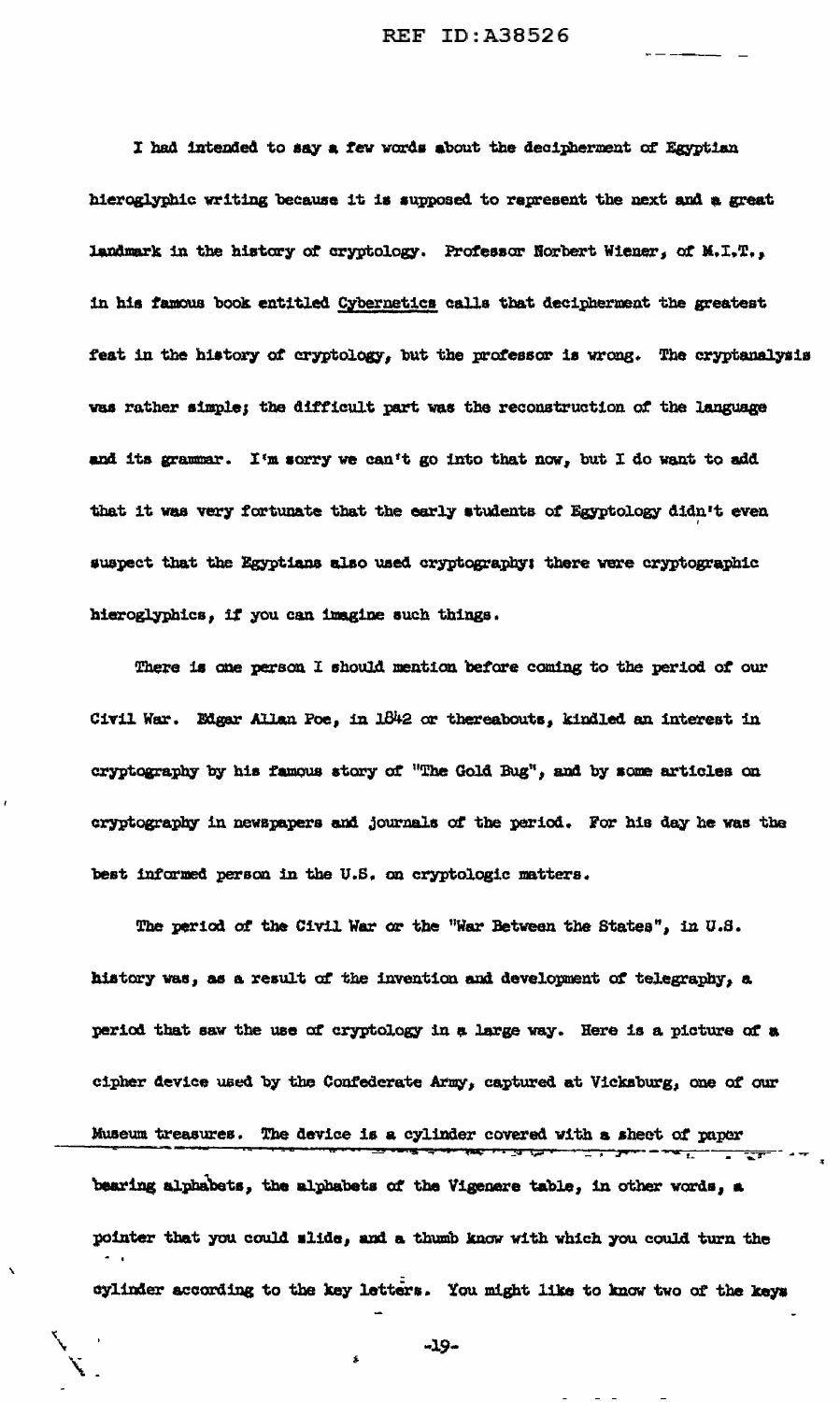they used with this system and device: COMPLETE VICTORY was the first; and COME RETRIBUTION the second.

Here is a picture of a message, authentic without question, which was sent by President Lincoln to General Burnside. It's very simple. It rends this

 $\pmb{\mathcal{L}}$ 

75377

 $\mathbb{T}^{\mathbb{T}}$ 

 $\sqrt{10}$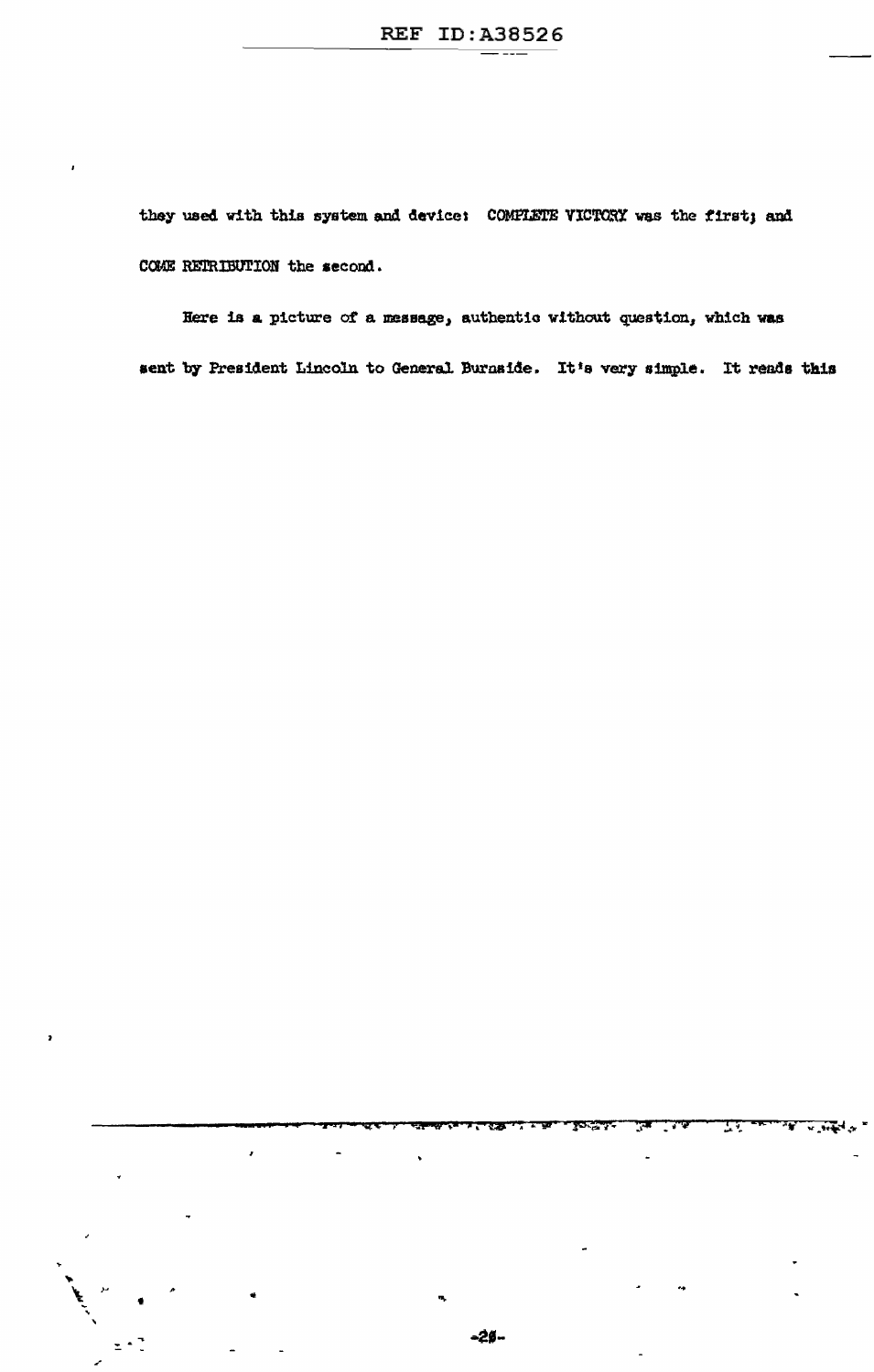## **REF ID:A38526**

## There was one rather interesting case, in which I happened to play a

minor role. In 1916-17 the Germans financed a large number of Hindus in their attempts to stir up a rebellion in India, the idea being to cause so much trouble in India that the British would be forced to withdraw troops from the Western Front to quell disturbances in India. These Hindus were negotiating for the purchase of arms and ammunition in the United States and sending them over to India. Since the U.S. was neutral, it was against our own laws to permit such undertakings against a friendly nation. So the business had to be conducted secretly and that is how cryptograms entered into the picture. Here

 $\hat{\textbf{t}}$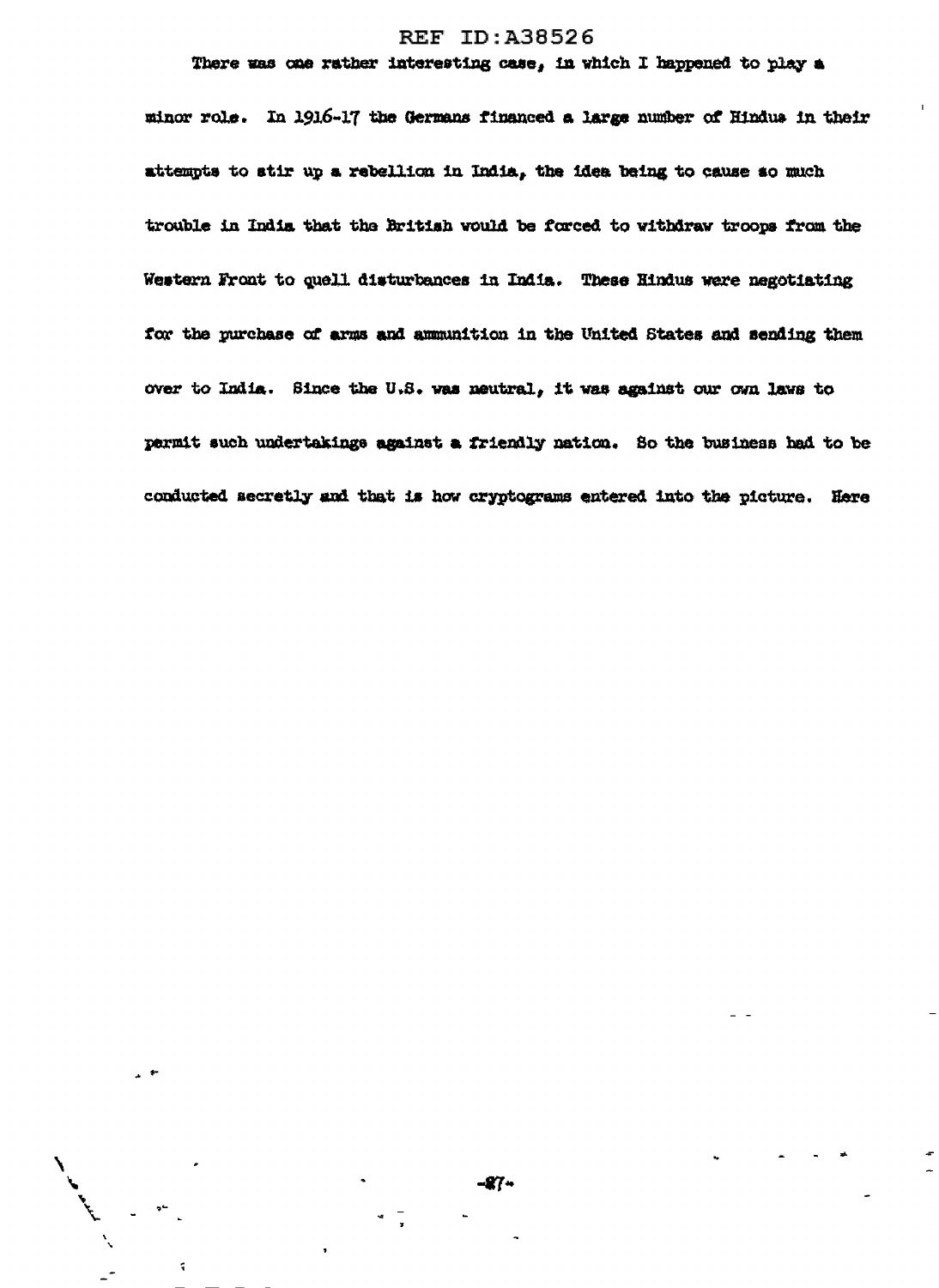In all I've said thus far about our World War I crypto-communications there's been little or nothing said about our high-command ones, messages between General Pershing and Washington, for instance. I did mention the War Department Telegraph Code of 1915, which we had when we entered the war as a belligerent. It is with some sadness but also some amusement that I tell you that soon after we joined the British they told us, with as much delicacy as you may imagine the situation required, that that code wasn't at all safe. You don't have to wonder very much what the implications of such a notice meant, and I'm sure our authorities manifested no great astonishment at the time. You'll remember what I said about the British success in solving the Zimmermann Telegram which brought us into the war on their side.

\* (태

Well, steps were taken right quickly to produce a new and much safer code for the War Department and high command use; also a new one for military intelligence and secret agent communications. It was also about this time that our Navy began to improve its communication secrecy by adopting a cipher which went under the curious and almost movie-like title of the NCB--the Navy Cipher Box. It was a sort of strip cipher system and I have a picture of it.

I don't know what our State Department communication security was like in those days but I have my suspicions. The long tradition of secrecy and secret diplomacy wasn't our tradition--this was distinctly a European piece of skullduggery and we had and wanted to have no part in it. Maybe we were

-35-